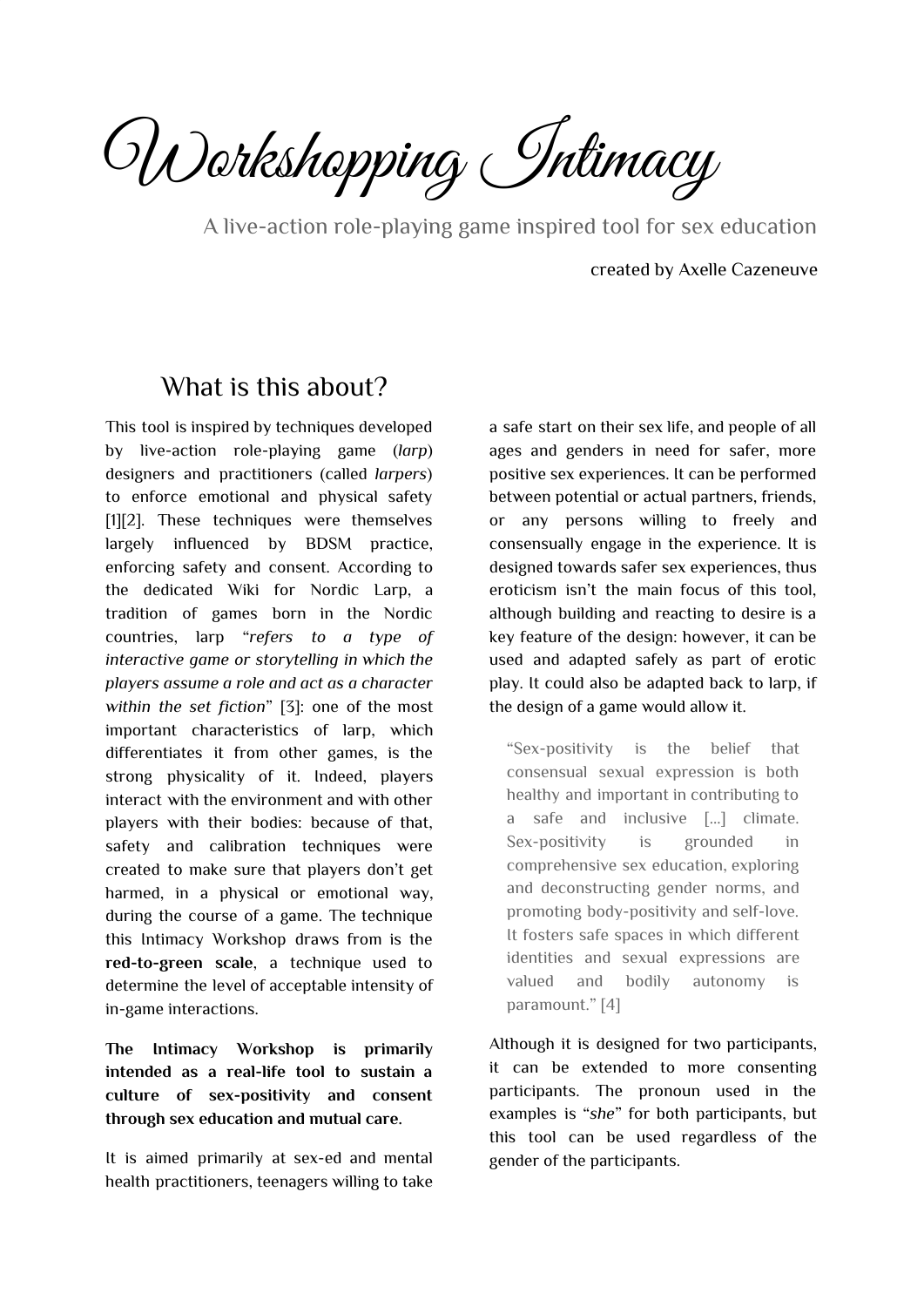# <span id="page-1-0"></span>Table of contents

| What is this about?        | 1                |
|----------------------------|------------------|
| <b>Table of contents</b>   | $\boldsymbol{2}$ |
| <b>Eroticizing Consent</b> | $\overline{4}$   |
| The technique              | 5                |
| Preparation                | 5                |
| The color scale            | $\overline{7}$   |
| The stages                 | $\overline{9}$   |
| Touch                      | $\overline{9}$   |
| <b>Kiss</b>                | 10               |
| The debriefing             | 10               |
| The scale                  | $12 \,$          |
| The stages                 | 13               |
| The workshop               | 13               |
| <b>References</b>          | 14               |
| About larp                 | 14               |
| About consent              | 14               |
| About safe sex             | 14               |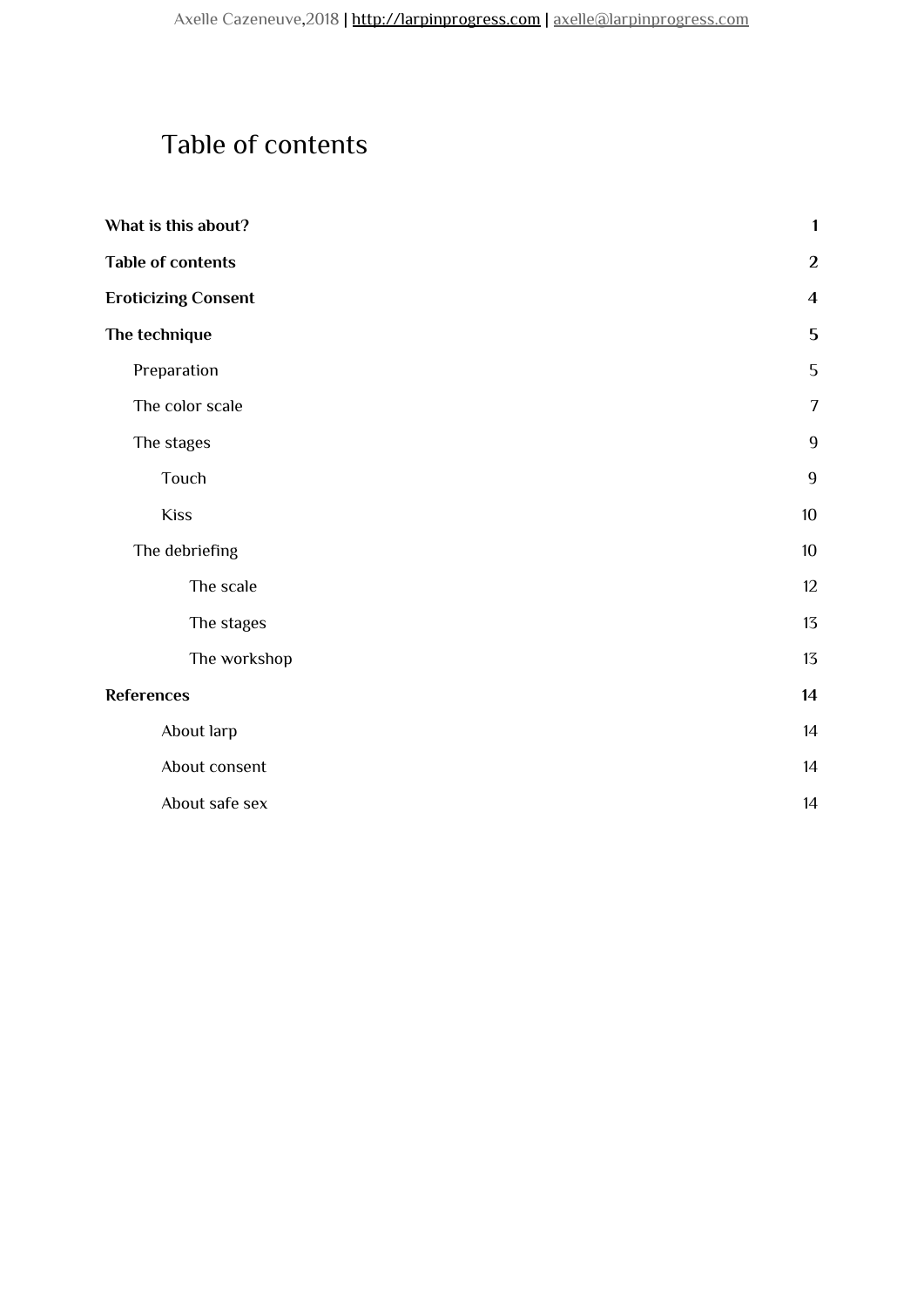# <span id="page-2-0"></span>Eroticizing Consent

In the past few years, there has been a lot of talk about the so-called "grey area". The grey area is a term used to describe sexual encounters in which consent wasn't explicitly given, but are perceived as as likely to have been consensual as to not have been consensual [5]. **In fact, the notion of grey area is a product of rape culture. It protects the perpetrators and minimizes the abuse by creating a hierarchy of sexual assault.** According to the Marshall University's Women's Center,

"Rape Culture is an environment in which rape is prevalent and in which sexual violence against women is normalized and excused in the media and popular culture. Rape culture is perpetuated through the use of misogynistic language, the objectification of women's bodies, and the glamorization of sexual violence, thereby creating a society that disregards women's rights and safety." [6]

On the contrary, consent culture emphasizes that only explicit consent can ensure that a situation is consensual. **Only "yes" means "yes".** For example, a law adopted in Sweden in 2018 states that **sex must always be voluntary, and that sex without consent is now legally considered rape** [7]. This law is a step towards consent culture.

"Consent culture is a culture in which asking for consent is normalized and condoned in popular culture. It is respecting the person's response even if it isn't the response you had hoped for. We will live in a consent culture when we no longer objectify people and we value them as human beings. Consent culture is believing that you and your partner(s) have the right over your own bodily autonomies and understanding that each of you know what is best for yourselves." [8]

Consent culture is not only about sex: it's about respecting one's and other people's choices and limits. To explain what consent is, Emmeline May coined the metaphor of offering someone a cup of tea: if she refuses or is unsure, then the person who made the tea should not be upset, nor force her to drink tea. Consent is simple as that [9].

The Intimacy Workshop is an attempt at showing that the "clear area" is sexy as hell. To prove wrong the people who claim there can be no sexual or romantic encounter without a dose of uncertainty and abuse. To get rid of the Sleeping Beauty. To enforce that consent is boring only to those without imagination, and that consensual sex can be erotically and emotionally fulfilling for everyone, regardless of gender, sexual orientation, and age (as long as it is legal). Consent Culture builds on trust, respect, sex and body-positivity: and since someone can only take so many steps, the Intimacy Workshop is designed to make people aware of their own needs, limits, and rhythm, and to help them communicate with others about them.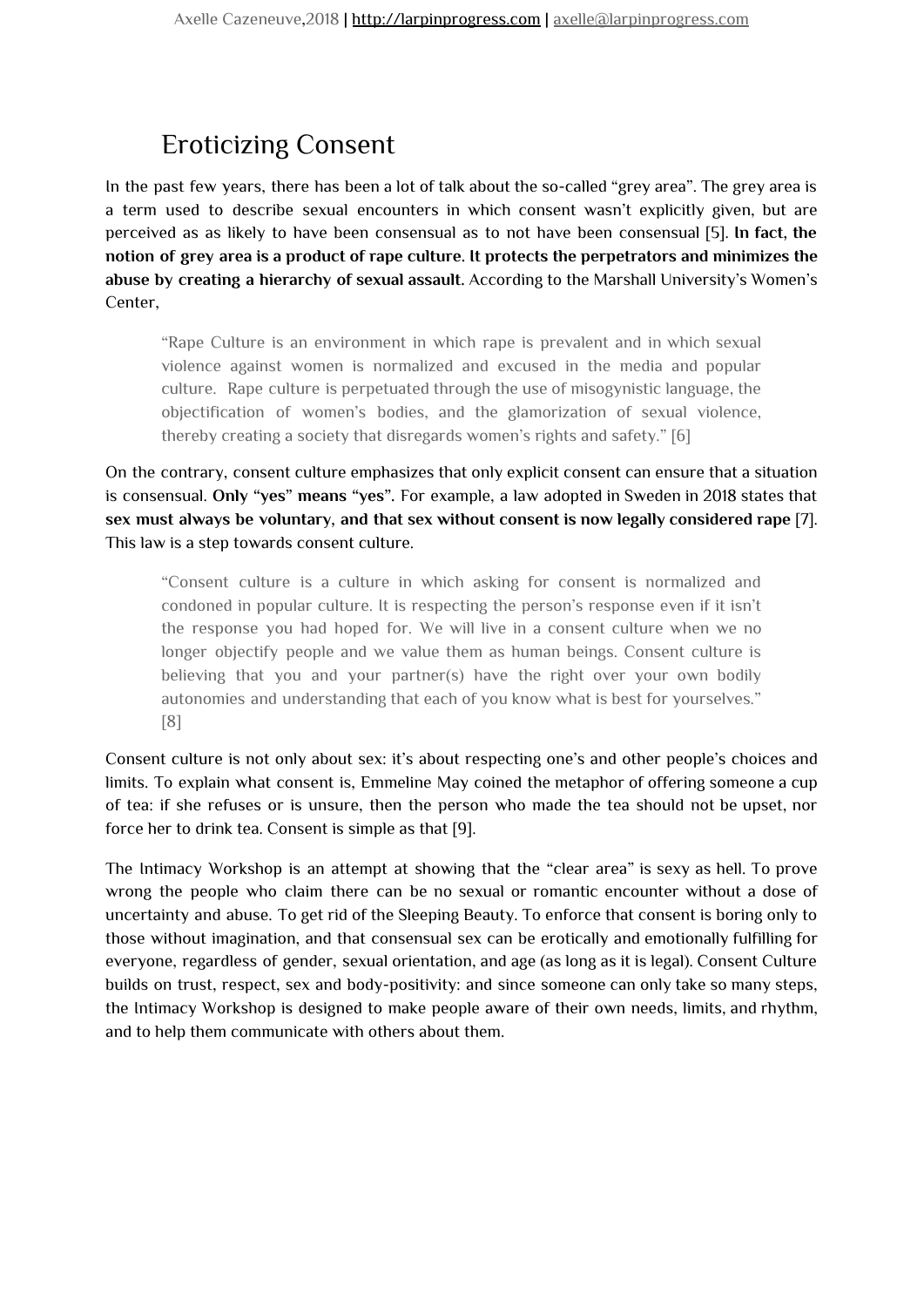# The Intimacy Workshop

The Intimacy Workshop aims to voice, and to ask for, consent. It is not specifically designed towards sexual activity, and the completion of its stages does not signify consent to engage in sexual relation. Instead, it is designed to create intimacy, through mutual care, trust, and safety. If sex should follow the Intimacy Workshop, it should be explicitly asked and the answer should be an enthusiastic "yes". The communication mechanics used through the workshop could nonetheless be used if the partners find it comfortable: however, those mechanics can only be used with people who performed the workshop. In general, it is preferable to use non-equivocal, explicit sentences such as "Do you want it?" "Can I do that to you?" "Are you comfortable with that?", etc. The answers expressing consent are such: "Yes!", "Of course", "I do", an enthusiastic nod... but are never: "Maybe", "I don't know", or silence. In fact, "Maybe", "I don't know", "I'm not sure", etc. must be understood as "no". Of course, "no" means "no".

# <span id="page-3-0"></span>The technique

The Intimacy Workshop implies moving through stages of physical intimacy, **previously decided and discussed between the partners**. It is essential that no specific outcome should be decided prior to making the workshops: indeed, **it is always okay to opt out, and proceeding through all stages is not required**. The Intimacy Workshop could last any amount of time, from a few minutes to several hours: it is okay to interrupt it at any point. Whenever a partner decides to interrupt the workshop, the other partner should immediately stop all physical contact and ask whether she is okay, how is she doing, and provide any support that she needs. A glass of water and a blanket could for example be safe comforting methods. Her partner may also ask if she needs a friendly hug, to be left alone for a moment, to take a shower, etc. Be specific in what you're offering, cause the person might feel disoriented, but be careful not to overwhelm her.

Through this workshop, as through sex or any other intimate encounter, the partners are especially vulnerable to each other: that is why it is crucial that all partners feel entitled to express if they feel any sort of discomfort or distress without fearing to be judged. In fact, no-one can judge anyone, because everybody is equally vulnerable and responsible for the others' safety and comfort.

## <span id="page-3-1"></span>Preparation

The partners should be placed in a safe, comfortable environment, where they can be alone for a long moment without being disturbed. For example, a quiet bedroom, with a bit of music, soft light and a water pitcher, could be a comfortable environment. Condoms, dental dams, water or silicone-based lubricants and latex (or silicone, in case of allergy to latex) gloves should also be readily available, in the event people decide to have sex [10]. It is often easier to engage in intimate conversations or actions when the light is out; however, not seeing her partner can make one unaware of certain clues, such as stiffness, avoiding eye contact, or facial tension, which can indicate discomfort and reveal the need to check with the person if she's okay. Indeed, it is not always easy to speak up: although this workshop is meant to make it easy to do so, it is also necessary to learn how to read the unspoken clues the partners may be giving.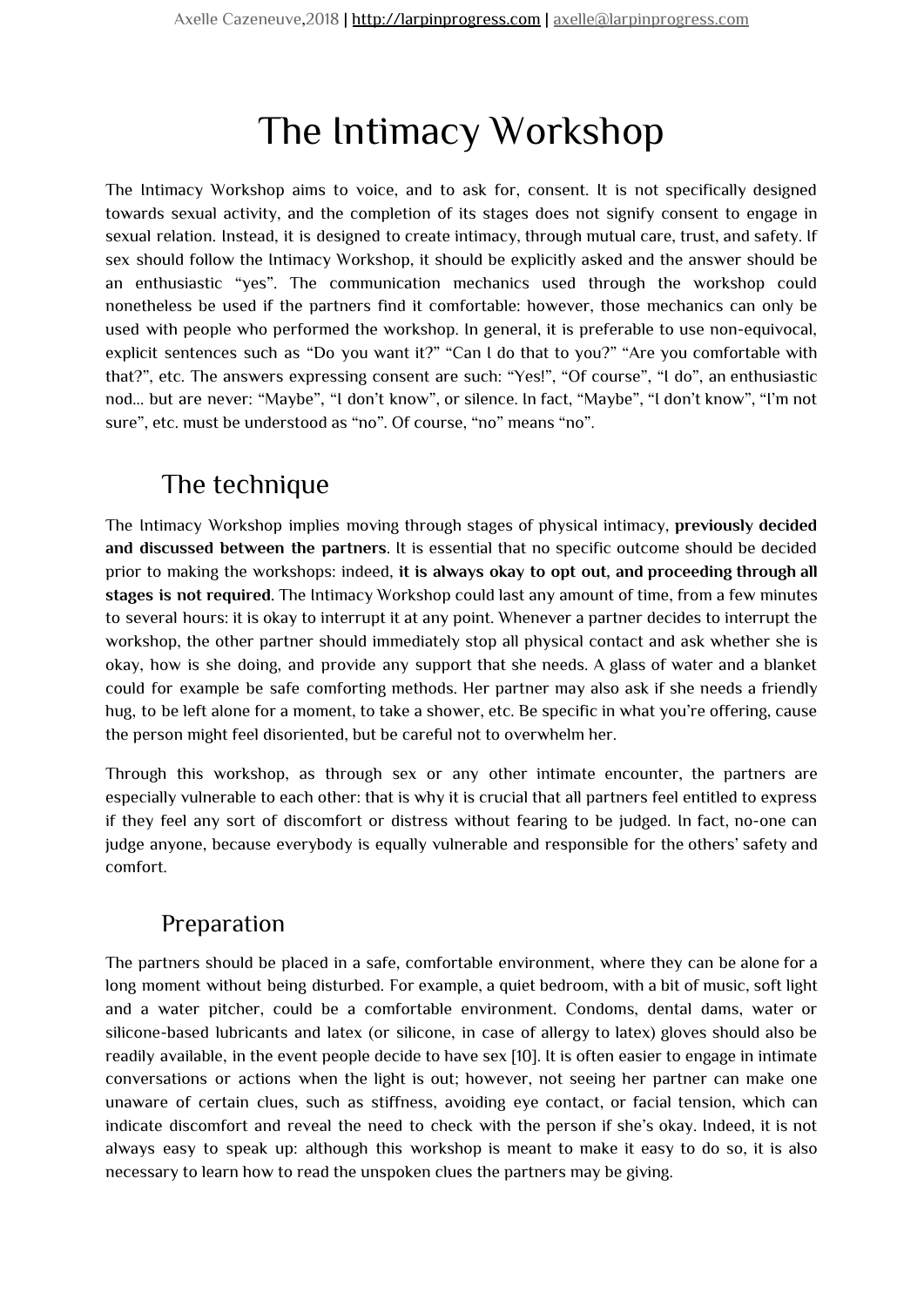Before the workshops, the partners review the different stages carefully. They may write their own stages, adapt the ones described here, or stick to those. They focus on the upper part of the body, avoiding the genital region: indeed, this is a workshop about intimacy, not sex. Furthermore, including the genital region in the workshop could create pressure to engage in sex. That is why this design advises not to include the genital region in the Intimacy Workshop: additionally, although we have included the chest, we advise the partners to carefully think about including the breasts or not. Indeed, genitals, breasts, and buttocks are the most common areas associated with sexual encounter, sexual assault and harassment: they can be extra sensitive for some people, and thus require extra care. Hair can also be a sensitive region, as especially for people with long hair or beard, having them touched can be strongly connoted as a (sometimes unwanted) flirting approach.

The partners should also discuss what they already know they don't feel comfortable with. For example, a person could be okay with brushing hair, but not okay with a direct contact of a flat hand atop her head; another participant could be especially sensitive to tickling, and her partner would need to avoid brushing some body parts; some could not stand the contact of nails; etc. It is important to discuss these things, as they could lead to discomfort and unease during the workshop; if the partners are in tune from the beginning, things will go even more smoothly and in the most comfortable and relaxed way as possible. **It is possible to proceed through the stages at the same time (both partners touch each other), or one by one:** indeed, it may be more comfortable to only be at the giving or receiving end for a start, as this way, there is no pressure about "robbing" one's partner from her experience. Of course, ideally, such feeling that interrupting the workshop could cause disappointment on one's partner should not take place, since the Intimacy Workshop is also a tool to help voice one's own limits: however, we don't live in an ideal world, and such precaution may be needed. If you decide to take turns, you may of course start the workshop again simultaneously when you feel comfortable doing so!

**In all social encounters, all the more intimate encounters, communication is key.** To make discussing these topics easier, partners could write down what feels okay for them, then share with each other. If something is not okay for one partner, it should be done by neither of the partners.

Example: Linn and Anna privately write down their limits. Linn writes that touching, caressing and brushing is okay, but massaging is not. Anna is okay with massaging, touching and caressing, but brushing is not. During the workshop, massaging and brushing should both be banned.

When all partners feel ready and have expressed so, they should sit face to face, for example cross-legged on the bed. They should be dressed up, but wearing short sleeves, as skin-to-skin contact is part of building physical intimacy. The partners should not remove or lift up each other's clothes: however, uncovering more skin can be decided by each partner prior to the workshop, or during it using explicit communication. **Everything should be voiced, discussed, and communicated about.** When they are comfortably seated, one of the partner may launch the workshop using the color scale.

*"Blue?*

*– Blue."*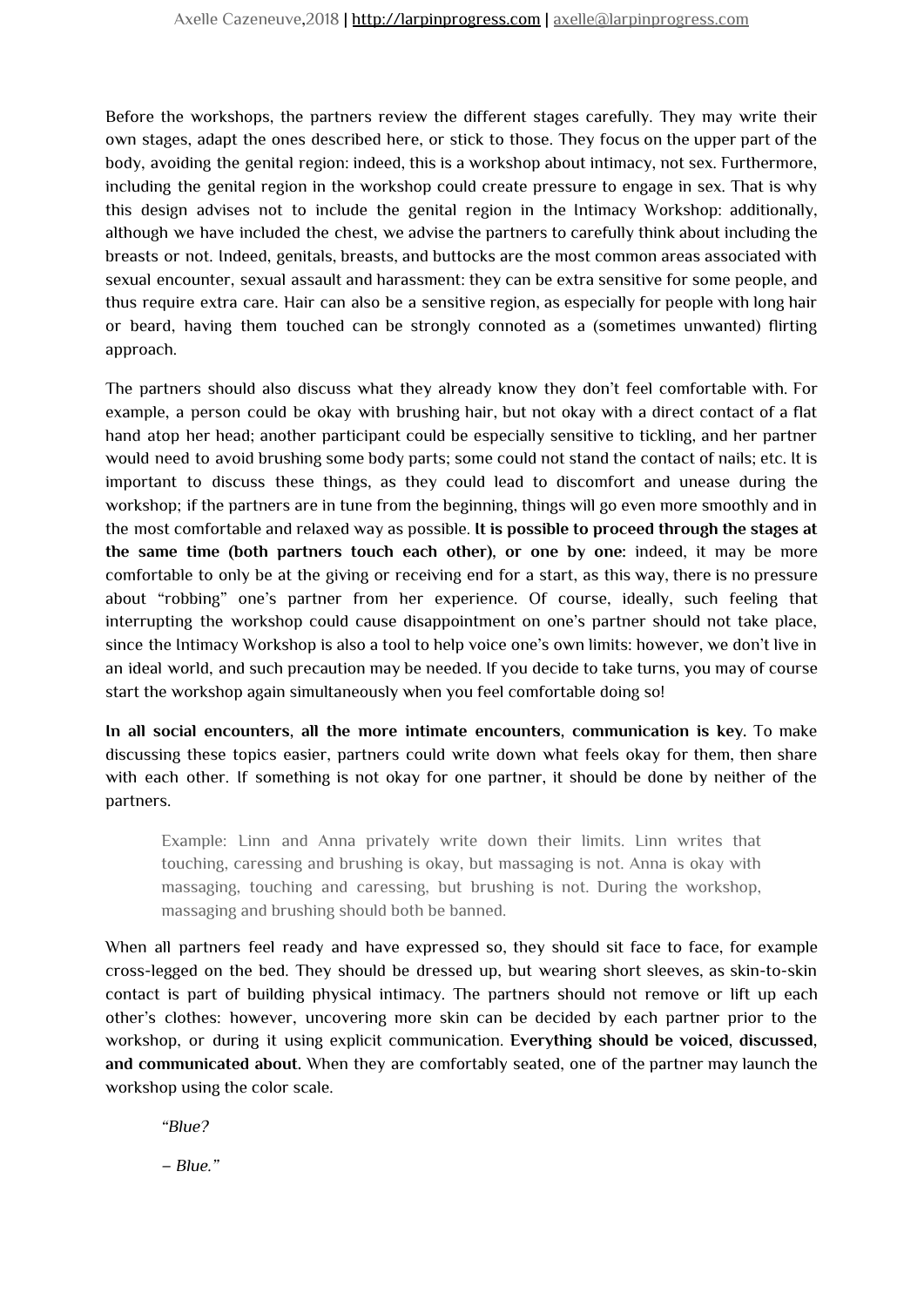### <span id="page-5-0"></span>The color scale

Communication about intimate things can be hard. It is often difficult to ask for explicit consent, and when asked, even more difficult to answer. Refusing is probably the most difficult part, since one can feel some pressure towards acting according to her partner's desire. To minimize shame, discomfort, and communication issue, the Intimacy Workshop uses a simple color scale. You may talk during the workshop, as it is always nice to express how one feels: in fact, reinforcing the color scale by asking more direct consent questions, or describing one's experience on the moment, is very healthy and safe. If you would rather stay silent, however, that is also fine, as the color scale is the only communication that the partners have to use: it may be the only verbal communication during the workshop. The color scale is quite simple and intuitive: before detailing it, however, we should insist that **consent is compulsory**, and that both partners should follow the rules (both the scale and the steps) with utter care.

**Do not assume, ask; do not expect, tell; do not push; do not pressure; do not do anything that you don't want to do.** The consent coin is two-sided: it's about not going against the other person's desire, but it is also about not going against one's own desire. Indeed, **there are many situations where one could feel unsure about something but not tell it, thus letting her partner think that she's okay; it could lead to harmful situations**. Instead, if you are not sure, say "I am not sure", "I don't know", "Wait": this way, the other person knows how you feel, and can react accordingly. Using the color scale, you could simply say: "yellow". **It is also important to remember that if one did everything right, asking her partner how she feels and regularly checking on her consent, she should not** **feel guilty if her partner overstepped herself and her limits.** Instead, the person should care, offer to assist, support, and help the person to communicate better. It is not your fault, but you shouldn't blame your partner either: instead, you should try to make things right with her.

Keep in mind that it is also okay to laugh. Indeed, laugh is a normal reaction to slight discomfort, and can express both positive and negative nervosity: if your partner laughs, ask her if she's alright, using the code "green?" as we will explain below. If you laugh, feel free to state "green" on your own to reassure your partner, if this is a positive laugh. Laughing is fine, it is pleasant, and it does good: although laughing during sex is disregarded as something offensive or insensitive, it is actually a great way to bound and to release stress. Consequently, laughing during the Intimacy Workshop can be seen as a very positive thing, and should not be a source of shame or guilt.

You may also feel the need to yawn. Indeed, releasing the tension through tenderness and trust may trigger yawning as an automatic response. Yawning doesn't mean one is bored; it simply means that her body is relaxing. If in doubt, simply ask "yellow?" or "do you wish to continue?". If she answers "green" or "yes", then it is likely that she is merely relaxing. If she answers otherwise, then it is perfectly fine: end the workshop, and proceed to debriefing.

The color scale ranges from **BLUE**, to **GREEN**, to **YELLOW**, to **RED**. Blue indicates consent to proceed to the next stage; green, comfort in the present stage; yellow, the need to get back to the previous stage; red stops the workshop entirely. "**No answer" means RED.**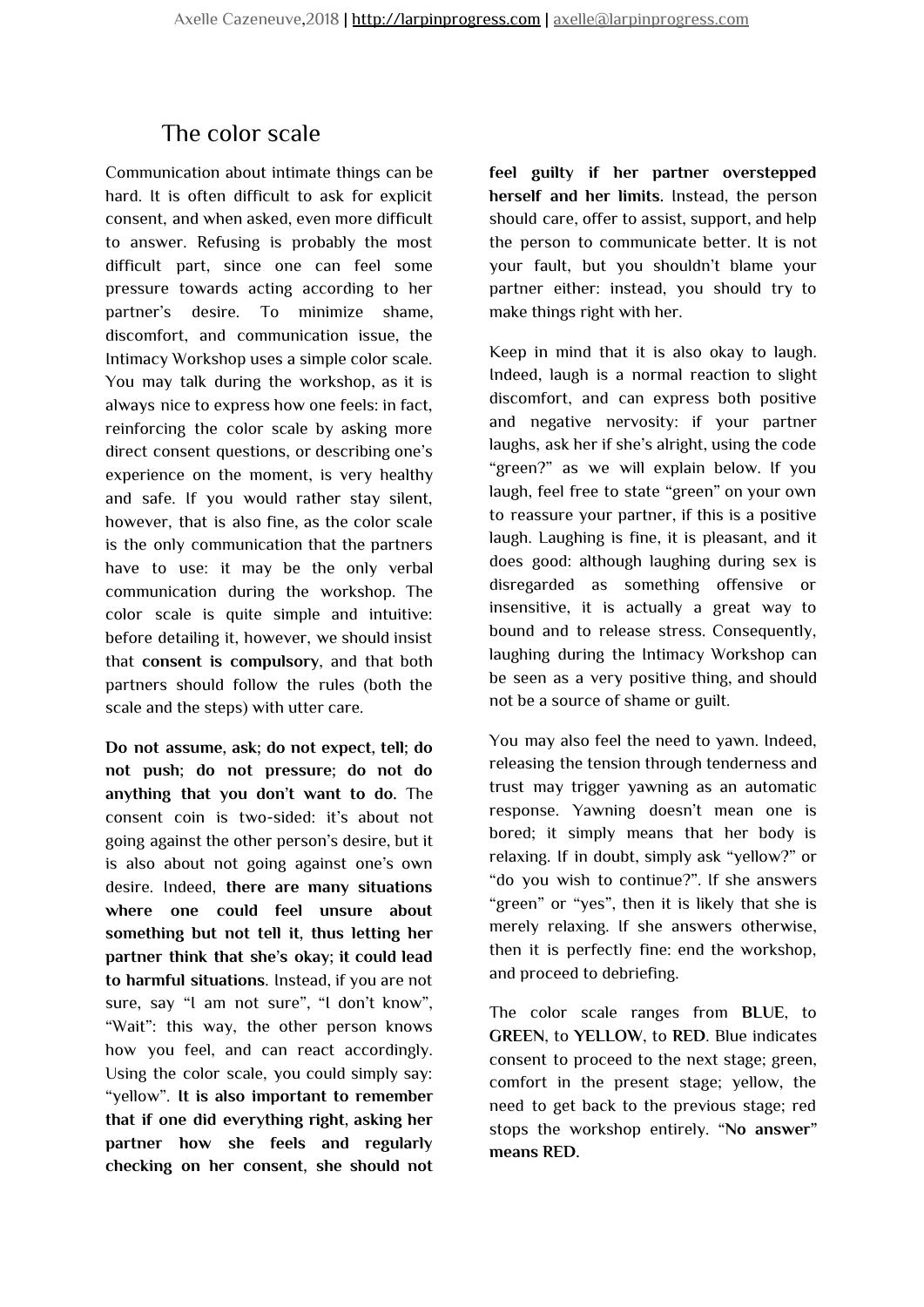#### **"BLUE"**

**"Blue?"** is the question one asks to proceed to the next stage. **One should never ask "blue?" before making sure the current situation is okay, using "green?". It should not be the same partner asking "blue?" each time, but instead, partners should alternate, in order to make sure nobody is pressuring anyone.** It is possible to agree to take turns in asking before or during the workshop, if it feels easier. **No answer means RED.** After interrupting the workshop, proceed to debriefing in any case: debriefing allows for mutual and self-care, understanding, and can defuse negative feelings such as unease, shame, or self-loathing.

Example: Linn and Anna are at stage 4, "touching neck and back". Linn feels really comfortable, and ready to go further. "Green?" she asks. "Green," answers Anna with a shy smile. "Blue?" asks Linn again, after a short moment. "Blue," agrees Anna. They move on to stage 5.

#### **"GREEN"**

**"Green"** means that the situation is comfortable. It should also be used as a question, to make sure the partner is also comfortable. **No answer means RED.**

Example: Linn and Anna are at stage 1, "touching hands". "Green?" asks Anna. "Green," answers Linn, thus indicating that the interaction is perfectly okay.

#### **"YELLOW"**

**"Yellow"** means that the present interaction is uncomfortable, and that the person would rather go back to the previous stage. **"Yellow" doesn't interrupt the workshop, it simply slows it down:** if she feels comfortable going again, the person who used this color can offer to try to go to the next stage again, using "Blue?" as a question and waiting for her partner to answer using the same color. **"Yellow" should be used at least once in every session no matter what, to make it comfortable to use.** "Yellow?" can also be used as a question, if one feels her partner is uncomfortable. If the answer is "yellow", they go back to the previous stage. If the answer is "green", they keep on with the current stage. **No answer means RED.**

Example: As they go to stage 4, "touch neck and back", Anna feels herself going a bit stiff at Linn leaning towards her to be able to touch her neck. She says "yellow", and both she and Linn go back to stage 3, "touching chest". Linn asks: "green?" "green," says Anna. After some time, she feels ready to continue. "Blue?" she asks; "blue," agrees Linn.

#### **"RED"**

**"Red"** means that the interaction is not comfortable at all. Any partner can use it at any moment to stop the workshop: the other partner then immediately ceases physical contact and asks "are you okay? What can I do for you?". It is not necessary to apologize, as both partners used the color scale thoroughly. If one partner uses "red", it may be that she misjudged her own limits, is feeling otherwise unwell, or simply doesn't feel in the mood to pursue. **It is perfectly okay to use "red"**. After checking on the person who said "red", making sure she has everything she needs and feels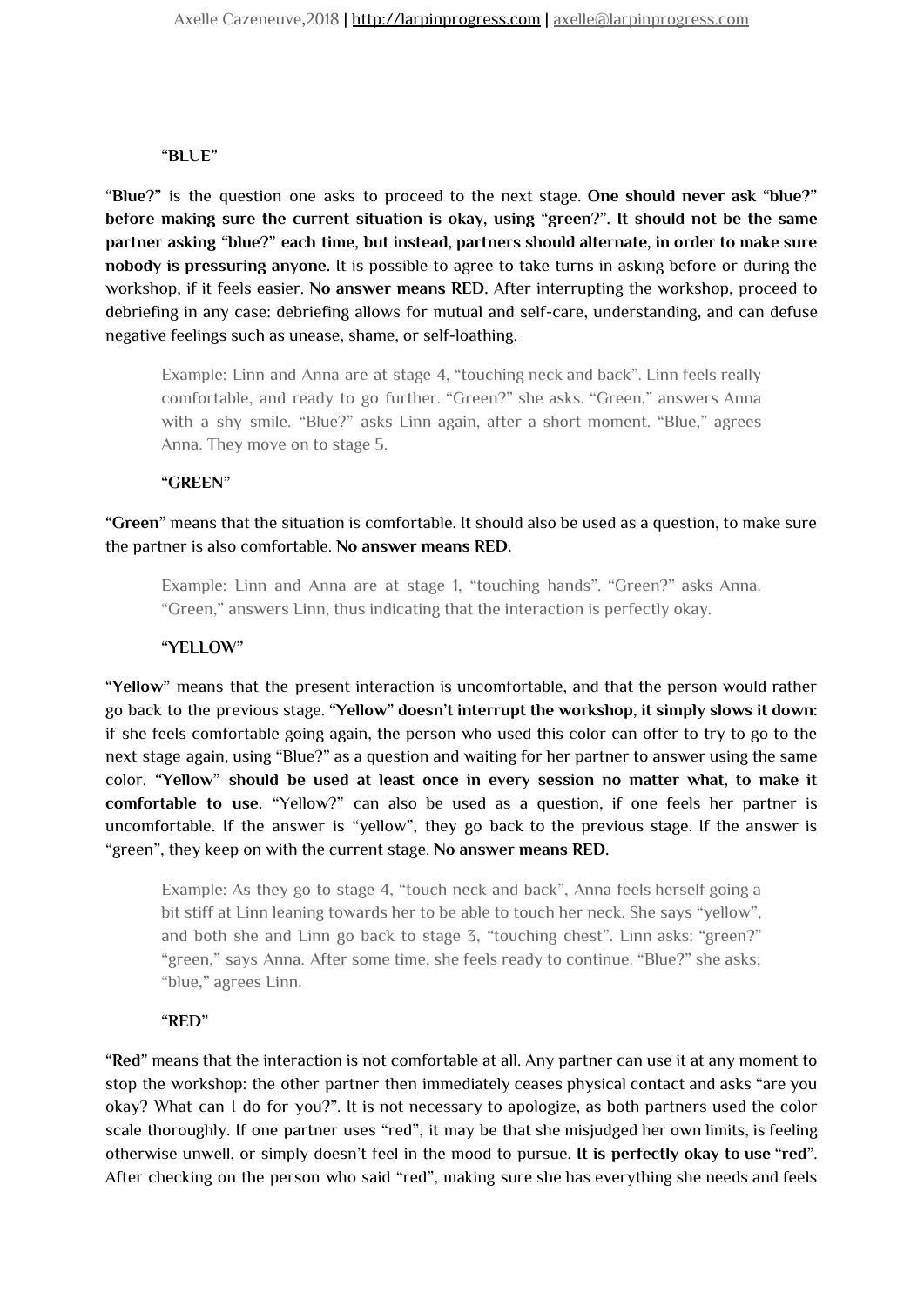#### better, the partners may choose to resume the workshop or to start again. **The person who said "red" should always be the one offering to resume.**

Example: Anna and Linn have proceeded to stage 4, "touching neck and back". Linn asks: "green?" "green," Anna answers. "Blue?" she continues, after a while. "Blue," says Linn. They then proceed to stage 5, "touching face". As Linn feels Anna's hand on her cheek, however, she feels immediate discomfort. "Red," she says. Anna pulls back her hand immediately and asks in a soft tone: "Are you okay?". Linn shakes her head. "Can I get you a glass of water?" asks Anna. Her partner nods. "Just ask me if you need anything," says Anna, handing Linn a glass of water and a jacket to keep her warm. After some time, Linn manages to explain to Anna how she felt, and offers to play video games instead.

### <span id="page-7-0"></span>The stages

The stages are distributed in two series: the first only involves touching with one's hands, while the second involves the mouth. **The first may imply touching, caressing, massaging, brushing with one's fingers and nails, but doesn't imply grabbing, clawing, or doing otherwise restrictive gesture, or one that can leave traces.** In any case, all specific gestures should be discussed between the participants beforehand.

The second one is thus more prone to generate strong sexual tension, and can be seen as more directly erotic: the partners could agree beforehand to only complete the first series, or to take a break between the two series. They also can "Blue" the way to the second series through the workshop.

Some body parts can make it difficult to maintain balance while reaching them, or to act in concert: the partners may then, if they feel more comfortable doing so, verbally agree to "take turns" touching the other, or ask to shift positions. Adjusting one's position for comfort is obviously okay, but when it involves her partner, it could be safer and more practical to ask. It is also possible than some other regions of the body may be touched by accident during the workshop, for example the thighs if the partners are sitting cross-legged. It may be discussed in advance, as if one participant doesn't want even accidental contact on some body parts, her partner should be extra careful.

**The following stages are merely propositions: the partners should always discuss them, rearrange them if necessary, or write them entirely the way they like.**

#### <span id="page-7-1"></span>Touch

#### **Stage 1 - Touching hands**

Sitting face to face, one of the partners asks: "blue?" or "Are you okay to start, blue?". The partners can then hold, caress, brush each other's hands… according to what was previously discussed between them.

#### **Stage 2 - Touching arms**

When stage 1 feels comfortable enough, as checked using the green color, partners may want to proceed to stage 2. One asks "blue?" to make sure of her partner's consent, and they can then touch each other's arms, from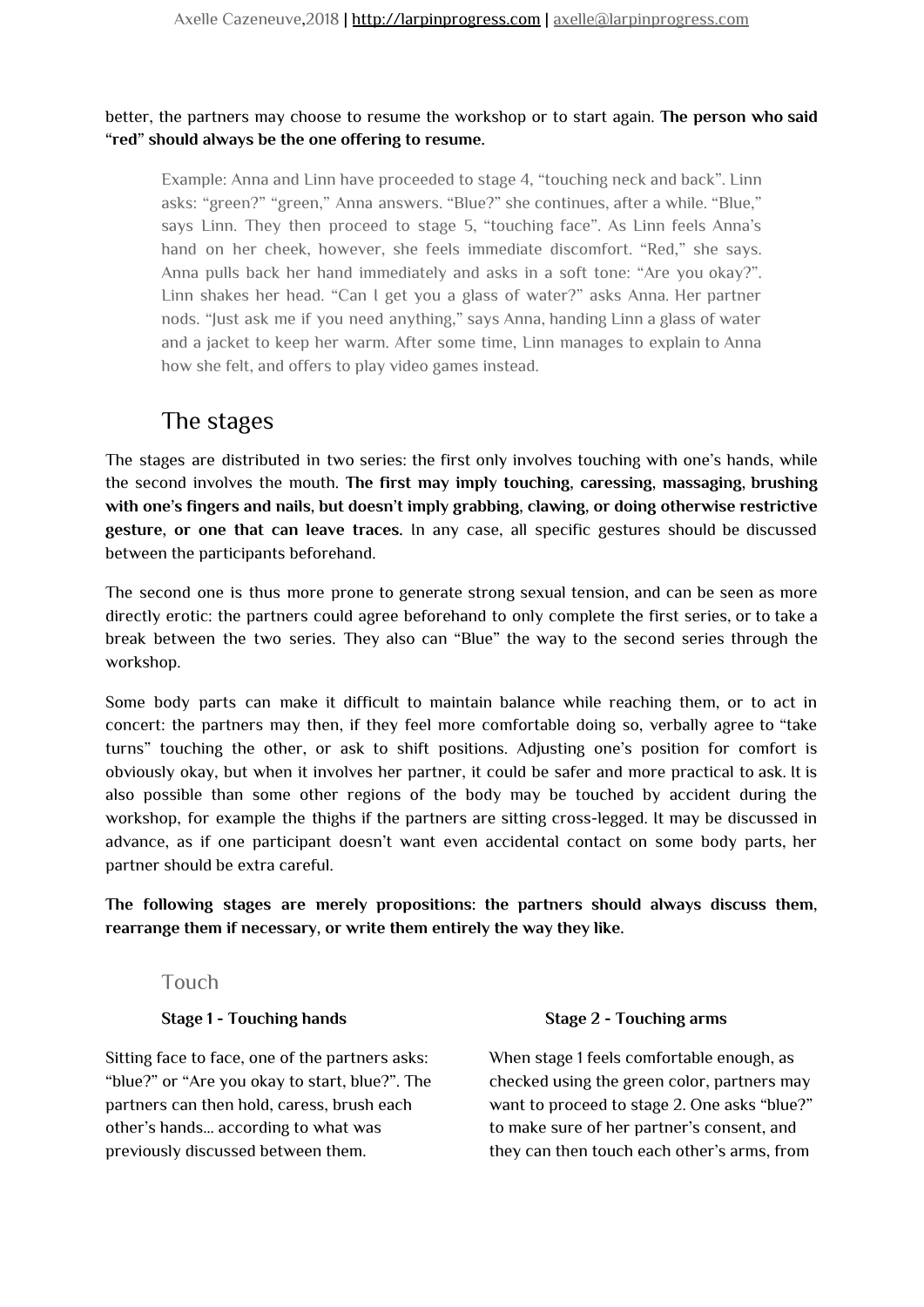the tip of the fingers to the shoulders.

#### **Stage 3 - Touching chest**

When stage 2 feels comfortable, the partners can agree to stage 3. Stage 3 implies touching the bust, the sides, the hips. Partners should discuss beforehand whether breasts and belly are included.

#### **Stage 4 - Touching neck and back**

If this stage doesn't come too early, it is because leaning forward to be able to touch the other partner's neck and back may imply contact with different bodyparts, or otherwise closeness (much like a gentle hug). Partners with long hair should discuss beforehand if touching hair is okay or not (if it is not, tying them might feel more comfortable for both partners).

#### **Stage 5 - Touching face**

Stage 5 includes touching the face, cheeks, chin, and forehead, **not including the lips and mouth**. Partners should discuss beforehand if touching hair is okay or not.

#### Kiss

<span id="page-8-0"></span>The regions are the same as previously. This time, however, the mouth is also involved: it means the partners must agree about **kissing, licking, biting, sucking**. It should not involve leaving any trace on the partner. It is also to be remembered that hickeys are dangerous, as they might create blood clots. Touching using hands as in the previous stages is allowed, as it would be awkward or difficult not doing so. Since kissing through the clothes can feel unpractical or unpleasant, the partners may agree to remove their shirts or tops.

Kissing can be extremely erotic, even more than touching, and requires a lot more of verbal communication. **The partners must not get carried away, and remember to always use the color scale.** Things might be getting sexy; make sure it is okay. Proceed through the stages. Verbalize clearly if you want this to move to a further sexual interaction. If so, use the protections that you carefully set aside before you started. **If no protection is available, do not engage in sexual activity, including anal or oral, even if you really,** *really* **want to.**

### <span id="page-8-1"></span>The debriefing

**The workshop ends when one of the partner says "red", or when she gets bored and lets her hands down, or asks whether they should end the workshop, etc.** It is strongly advised to proceed to debriefing, even though sexual tension has arised and the partners are willing to engage in consensual sex. **There should never be any questioning or arguing when a partner wants to stop the game. Consent is compulsory, and "no" means "no".**

After completing this workshop, or, if both partners agreed to it, after sex, it is important to proceed to debriefing the experience. Indeed, **the Intimacy Workshop can be a strong experience of mutual vulnerability: it is crucial to check on one's partner to ensure she is alright**. Common feelings after a very intimate experience with someone with whom one wasn't bounded before are **shame; guilt; avoidance; self-doubt; anxiety**. These feelings, however, can usually be deconstructed through honesty and trust. This is why the partners should ask each other a few questions, and carefully listen to what the other has to say, without interrupting her or emitting judgement. **It is not about justifying oneself or answering to the partner's feelings, it is about expressing how one feels.** Oftentimes, expressing a difficult feeling simply makes it go away. The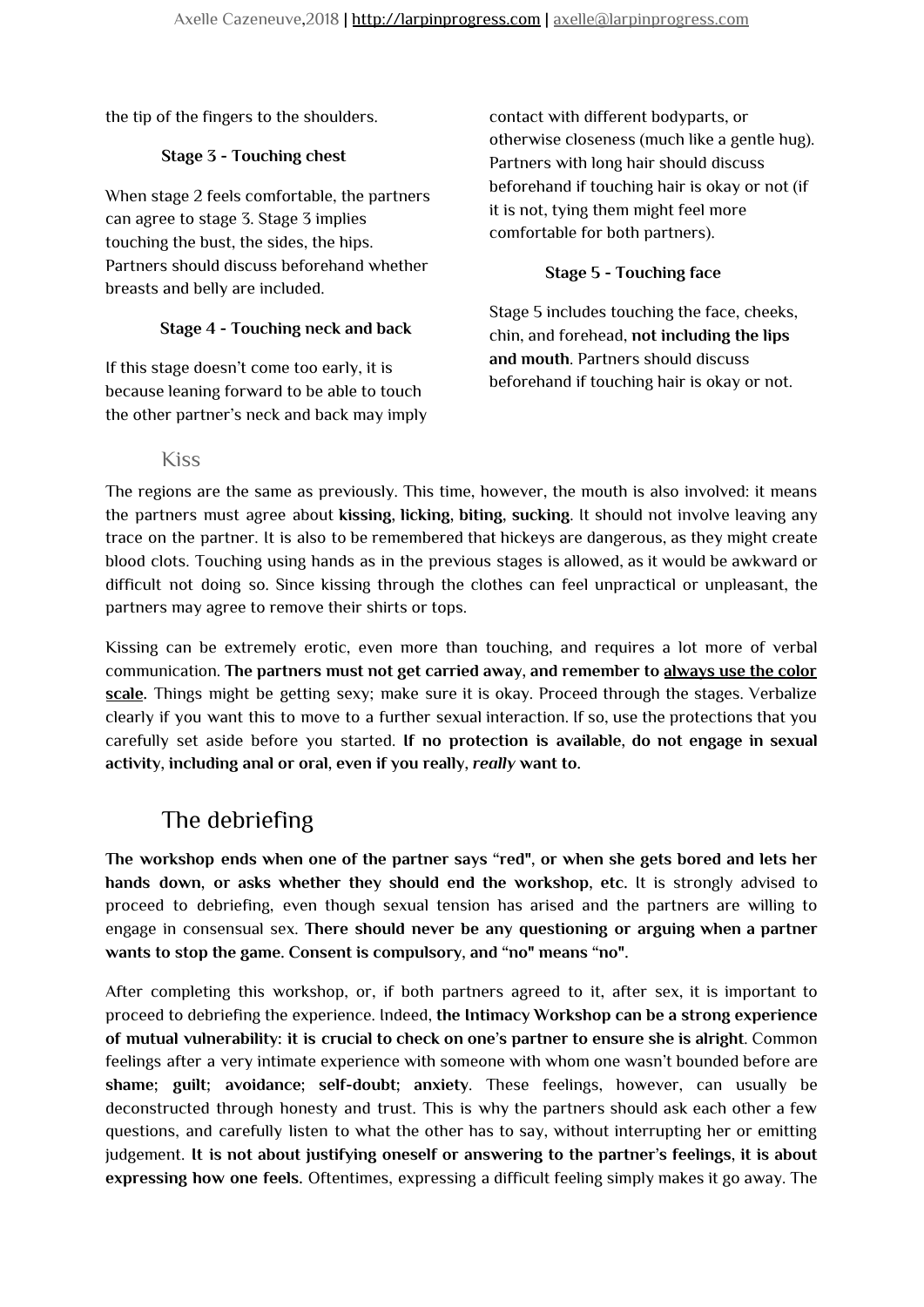debriefing is an extremely vulnerable moment: reciprocal care and acknowledgement are needed. The partners answer all questions one after the other, without responding to what the other said. The one who interrupted the workshop should decide who gets to answer the questions first. Further discussion can take place afterwards. Other questions can also be imagined and asked if needed. The recommended questions for this workshop are:

**Are you okay? How did that make you feel? How do you feel towards me right now? Is there anything more you would like to say? Is there anything I can do for you?**

These are fairly difficult questions, and may take time to answer. You may be afraid of what the other will think, but remember: **she is afraid too**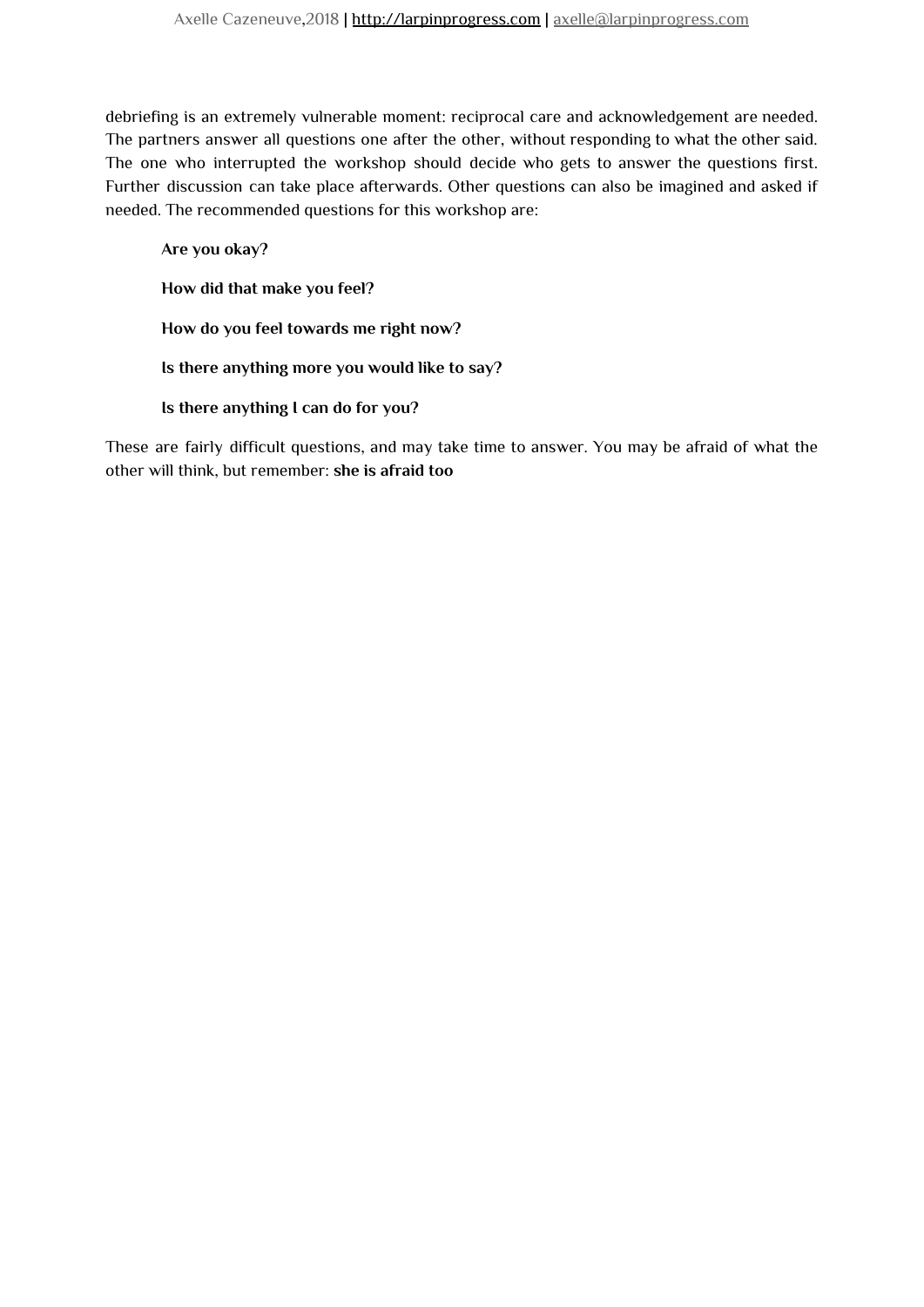# As a pre-larp workshop

The Intimacy Workshop is a theoretical tool for sex education and building a culture of consent, designed based on pre-existing larp calibration techniques. The workshop presented below is a condensed version, re-adapted to larp context.

**The Intimacy Workshop is, as its name implies, a workshop directed towards building a feeling of physical and emotional intimacy between the players.** It consists in moving through stages of physical intimacy, previously decided and discussed on the basis provided here. It could last any amount of time, from a few minutes to a full hour: it is okay to interrupt it at any point, thus setting the limits for character-to-character interaction (mostly useful for the Prologue, as it is the only time the players will touch during the game). It makes use of **a color scale, ranging from BLUE to RED, to frame the interaction.**

#### The scale

<span id="page-10-0"></span>**The color scale ranges from BLUE, to GREEN, to YELLOW, to RED.** BLUE indicates consent to proceed to the next stage; GREEN, comfort in the present stage; YELLOW, the need to get back to the previous stage; RED stops the workshop entirely. **"No answer" means RED.**

**"BLUE?" is the question one asks to proceed to the next step.** One should never ask "BLUE?" before making sure the current situation is okay, using "GREEN?". It should not be the same player asking "BLUE?" each time, but instead, the players should alternate, in order to make sure nobody is pressuring anyone. It is possible to agree to take turns in asking before or during the workshop, if it feels easier. No answer means RED.

**"GREEN"** means that **the situation is comfortable**. It should also be used as a question, to make sure the partner is also comfortable. No answer means RED.

**"YELLOW"** means that the present interaction is uncomfortable, and that the person would rather **go back to the previous stage. "YELLOW" doesn't interrupt the workshop, it simply slows it down: if they feel comfortable going again, the person who used this color can offer to try to go to the next stage again**, using "BLUE?" as a question and waiting for their co-player to answer using the same color. "YELLOW?" can also be used as a question, if one feels their co-player is uncomfortable. If the answer is "yellow", they go back to the previous stage. If the answer is "green", they keep on with the current stage. No answer means RED.

**"RED"** means that the interaction is not comfortable at all. Both players can use it at any moment to stop the workshop: **the other player then immediately ceases physical contact and asks "are you okay? What can I do for you?"**. It is perfectly okay to use "RED". After checking on the person who said "RED", making sure they have everything they need and feel better, the players may choose to resume the workshop or to start again. **The person who said "RED" should always be the one offering to resume.**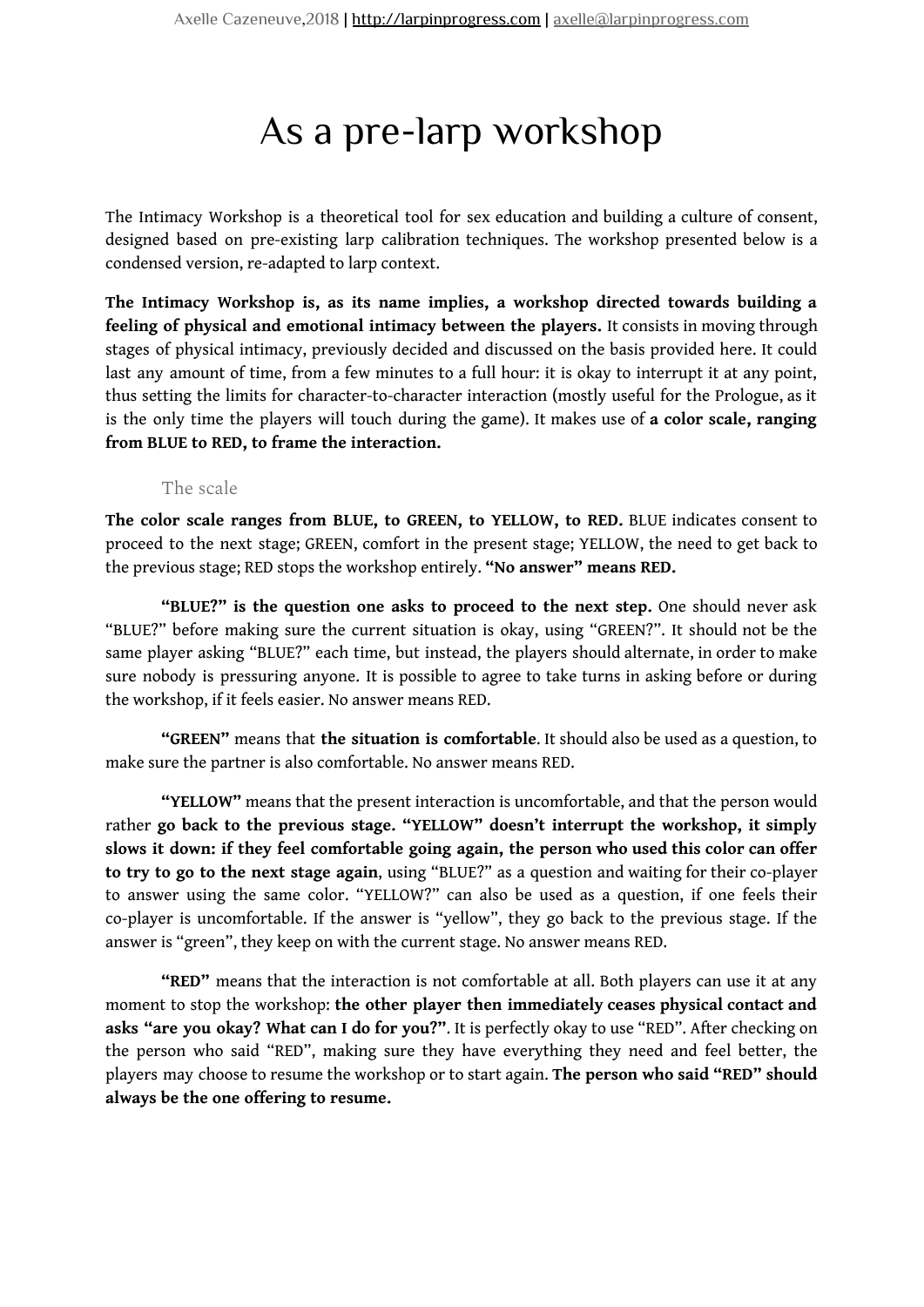#### The stages

<span id="page-11-0"></span>During this workshop, the players will move, at their own pace, from touching hands, to arms, to chest, to neck and back, to face. **The contact may consist in:** touching, caressing, massaging, brushing with one's fingers and nails, but doesn't imply grabbing, clawing, or doing otherwise restrictive gesture, or one that can leave traces. **In any case, players should discuss beforehand what kind of touching is acceptable. It is also important to discuss the stages and make sure everyone is okay with them.** Adjustments, such as barring certain specific regions from the workshops, may be needed.

**Stage 1: Touching hands.** Sitting face to face, one of the partners asks: "BLUE?" or "Are you okay to start, BLUE?". The partners can then hold, caress, brush each other's hands… according to what was previously discussed between them.

**Stage 2: Touching arms.** When stage 1 feels comfortable enough, as **checked using GREEN**, partners may want to proceed to stage 2. **One asks "BLUE?" to make sure their co-player consents**, and they can then touch each other's arms, from the tip of the fingers to the shoulders.

**Stage 3: Touching chest.** When stage 2 feels comfortable, the players can agree to stage 3. Stage 3 implies touching the bust, the sides, the hips. **Co-players should discuss beforehand whether breasts and belly, in particular, are included.**

**Stage 4: Touching neck and back.** If this stage doesn't come too early, it is because leaning forward to be able to touch the other player's neck and back may imply contact with different bodyparts, or otherwise closeness (much like a gentle hug). **Partners with long hair should discuss beforehand if touching hair is okay or not** (if it is not, tying them might feel more comfortable for both players).

**Stage 5: Touching face.** Stage 5 includes touching the face, cheeks, chin, and forehead. **Partners should discuss beforehand if touching hair, asw ell as the lips and mouth, is okay or not.**

#### The workshop

<span id="page-11-1"></span>When both players feel ready and have expressed so, they should sit face to face, for example cross-legged on the bed. They should be dressed up, but wearing short sleeves, as skin-to-skin contact is part of building physical intimacy. When they are comfortably seated, one of the partner may launch the workshop using the color scale ("BLUE?" "BLUE").

**If players complete the five stages and still don't feel like using "RED", they may simply use "BLUE?" again as a way to move to the next workshop or the break.**